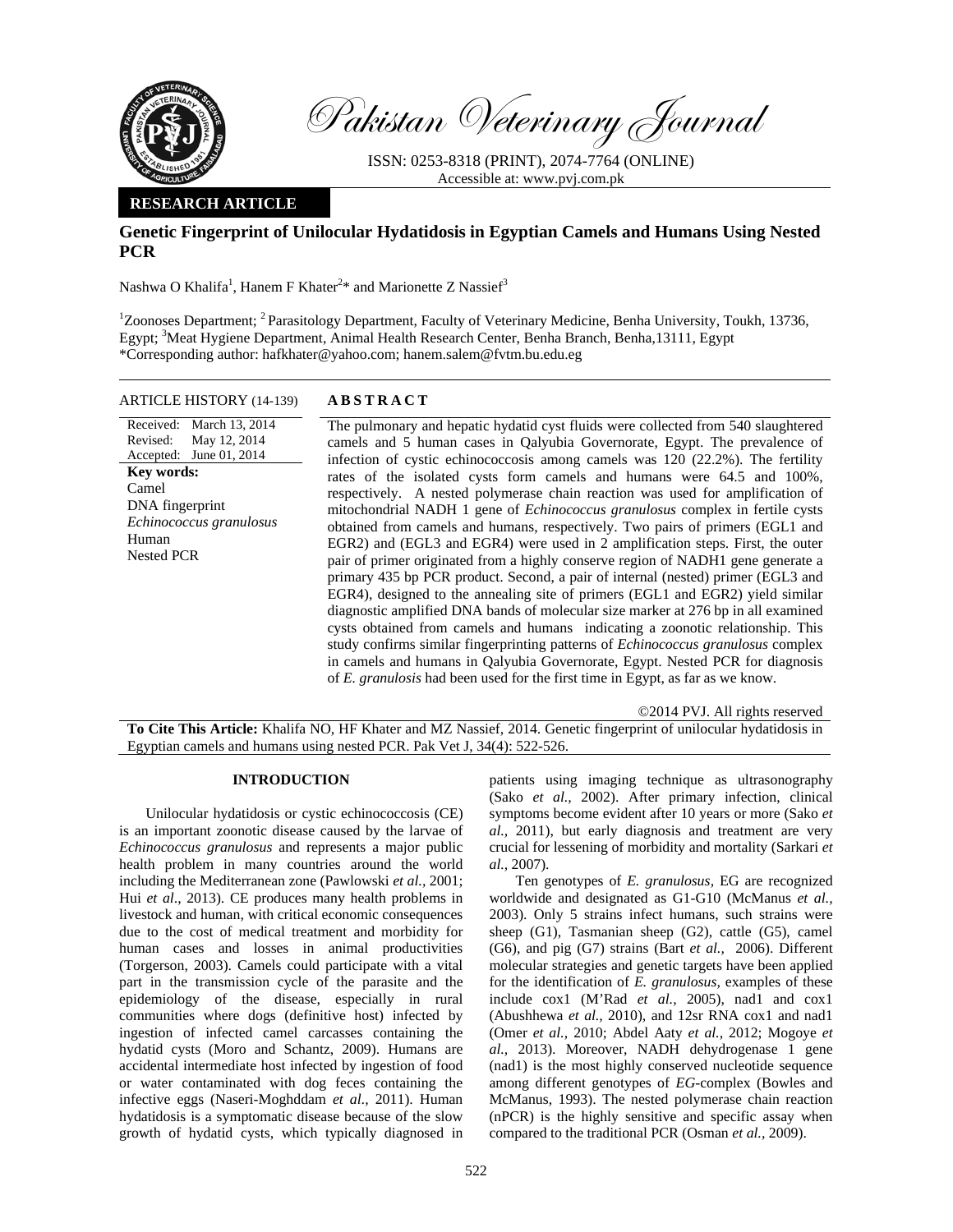The aims of the present study were to determine the prevalence of hydatidosis, affected organs, and fertility rate of hydatid cysts in camels and humans. After that we used the nested polymerase chain reaction for revealing of mitochondrial NADH dehydrogenase1 (nad1) gene to investigate the DNA fingerprinting of isolates of cystic echinococcosis obtained from camels and humans.

### **MATERIALS AND METHODS**

## **Survey and cyst collection**

**Abattoir survey:** The study was carried out on 540 camels (5-15 years old) slaughtered at the official slaughterhouses of Toukh and Benha, Qalyubia Governorat, Egypt, during the period from October 2012 to September 2013, through examination of lung and liver of each slaughtered camel was carried out (Salih *et al.,*  2011).

**Isolates from humans:** Five hydatid cyst fluids from four livers and one lung (Naseri- Moghddam *et al.,* 2011) were recovered from humans (3 males and 2 females, 45-55 years old) admitted to Toukh's hospital and Benha insurance hospital, Qalyubia Governorate, Egypt. The infested samples were sent to the laboratory for further examination.

**Parasitological examination:** Cyst fluid was aspirated, with a sterile needle, from cysts of infected camels. The contents were examined under a microscope for the presence of protoscolices in the cyst. Cysts with protoscolices were considered fertile. Samples of protoscolices isolated from 25 cysts (20 and 5 camel and human cysts, respectively) were used for genetic characterization (Osman *et al.,* 2009), then stored at -20°C till used.

## **Genetic characterization**

**DNA extraction:** Genomic DNA was extracted from protoscolices as well as form the camel strain G6 (positive control) via a commercially available QIAamp-tissue kit (Qiagen, Hilden, Germany). DNA extraction and purification were done in harmony with the manufacturer's instructions. Five micro liters of the suspended nucleic acid was run down in the PCR amplification.

**DNA of the positive control:** Reference *E. graulosus*  camel strain (G6), isolated from camels, *Camelus dromedaries,* in Egypt and its GenBank accession number is HG764580 (www.blast.ncbi.nlm.nih.gov/Blast.cgi), was used as a positive control.

**Primers selection and PCR amplification:** For the first amplification step, a pair of outer primers (EGL 1 and EGR 2) of NADH dehydrogenase 1 gene of *E. granulosus* genotype 6 was used in PCR assay as defined by Bowles and McManus (1993) and Osman *et al.* (2009). Such pair of outer primer was designed for the separation of the primary *E. granulosus* specific PCR product. Primer EGL 1 included bases 32-53 of the positive sense strand (5)- TGA AGT TAG TAA TTA AGT TTAA. EGR2 included bases 447-466 of the complementary strand (5)-AAT CAA ATG GAG TAG GAT TA. Using primers such as EGL 1 and EGR 2 were expected to produce a 435 bp PCR product.

Regarding nPCR amplification, a pair of internal primers (EGL 3 and EGR 4) was designed from the previously mentioned gene sequence. EGL 3 included bases 162-181 of the positive sense strand (5)-TTA TAG TAT GCT TTC TGT GT. EGR 4 included bases 420-437 of the complementary strand (5) - AAC ACA CAC ACC AAG AAT. The specific primers were commercially supplied from (Sigma Scientific Services Co., Cairo, Egypt). A100-bp DNA was used as molecular size marker (Jena Bioscience Co. Jena, Germany).

**Polymerase chain reaction:** PCR amplification was prepared in 25 µl PCR tube holding 5 µl of target DNA sample, 1 µl of each primer EGL 1 and EGR 2 (100 pmol), and 12.5 µl PCR Master Mix (Jena Bioscience Co. Jena, Germany). Thermal profiles were performed on thermal cycler (T-Biometra) with standard conditions. Every PCR run included positive and negative controls. The positive result is indicative at 435bp.

**Nested Polymerase Chain Reaction (nPCR):** For the nPCR amplification, 2.0 µl of the primary PCR outcome produced by EGL 1 and EGR 2 were relocated to 25 µl PCR tube having 1 µl of each primer EGL 3 and EGR 4 (100 pmol), and 12.5 µl PCR Master Mix (Jena Bioscience Co. Jena, Germany).The nested pair of primers (EGL 3 and EGR 4) was anticipated to amplify a 276 bp PCR ampilicons, internal to the annealing sites of primers EGL 1 and EGR 2. Thermal profiles were performed on a Thermal cycler (T-Biometra). After amplification, 15 ul from each PCR product were loaded over the 1.5% agarose gel stained with ethidium bromide, and then the nPCR products were seen under UV light. Every PCR run included positive and negative controls.

## **RESULTS**

Among 540 surveyed camels, 22.2% were infected with CE. Post mortem examination revealed that hydatid cysts infect 51.6% lungs and 27.5% livers. Moreover, mixed infections in lungs and livers, 20.83% were also recorded. Out of the 200 isolated cysts, 64.5% were fertile and the fertility rates of the pulmonary, hepatic, and mixed infections were 75.6, 44.2, and 50.0%, respectively. All human cysts were also fertile (Table 1).

The result of nPCR amplification of mitochondrial *nad1* gene of *EG-* complex in fertile unilocular hydatid cysts gained from infected camels and humans indicated that the outer pair of primers EGL 1 and EGR 2 produced a primary 435 bp PCR product (Fig. 1). The nested primers EGL 3 and EGR 4 induced amplification of a 276 bp amplified DNA bands in all examined (fertile) hydatid

| Table 1: Prevalence of hydatosis in slaughtered camels |  |
|--------------------------------------------------------|--|

| Affected | Infected animals |       | No. of         | No. of        |      |  |
|----------|------------------|-------|----------------|---------------|------|--|
| Organ    |                  |       | examined cysts | Fertile cysts |      |  |
|          | No               | ℅     |                | No            | %    |  |
| Lung     | 62               | 51.7  | 123            | 93            | 75.6 |  |
| Liver    | 33               | 27.5  | 43             | 19            | 44.2 |  |
| Mixed*   | 25               | 20.83 | 34             | 17            | 50.0 |  |
| Total    | 120              | 22.2  | 200            | 129           | 64.5 |  |
|          |                  |       |                |               |      |  |

The study was carried out on 540 camels (5–15 years old)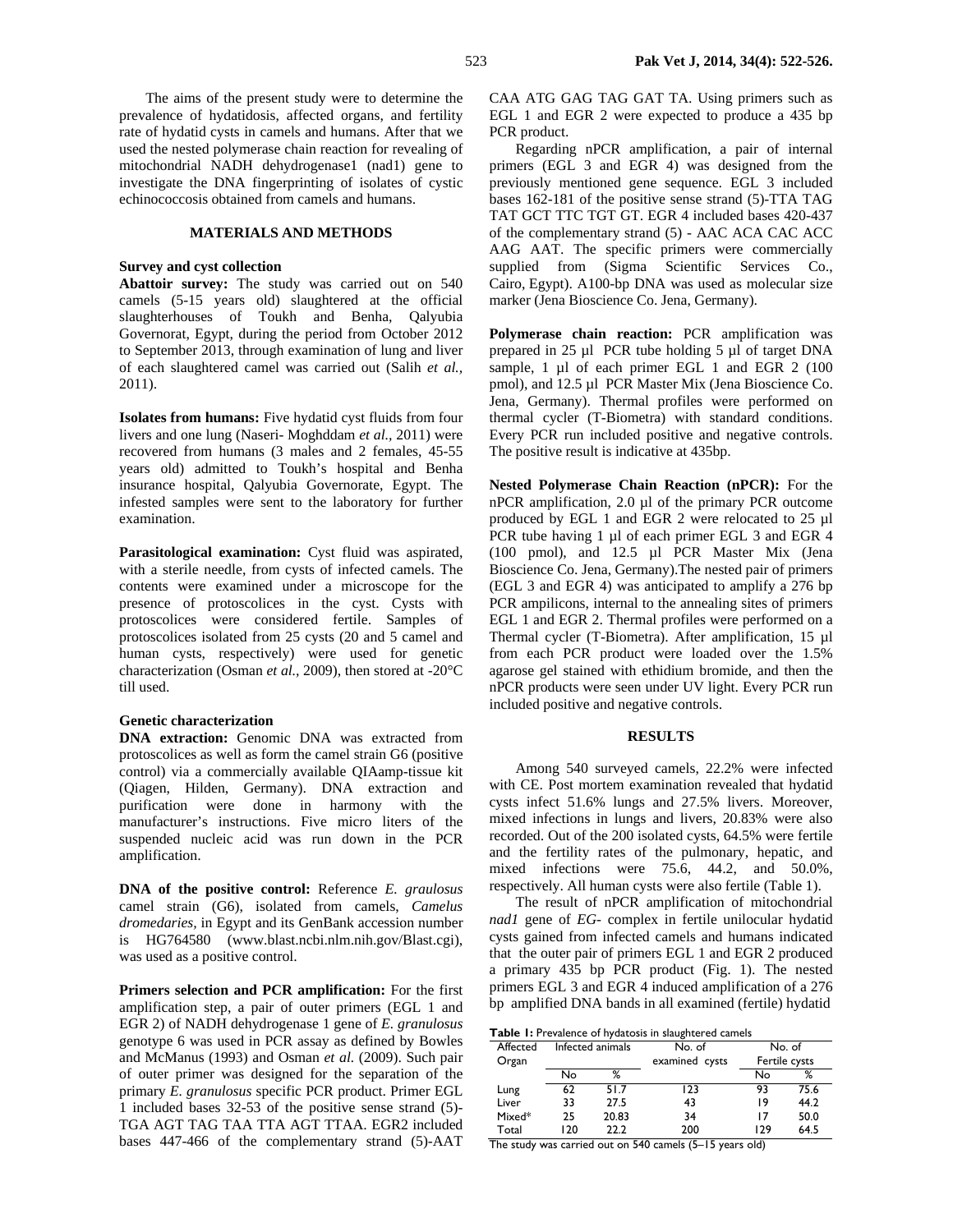

**Fig. 1:** PCR amplification of the 435bp products of DNA extracted from hydatid cyst isolate for detection of *E*. *granulosus*- complex using the outer pair primers (EGL 1 and EGR 2). Lane M: a 100bp molecular size marker. Lanes 1-3: hydatid cysts from camels, lanes 4 and 5: hydatid fluids from human patients, lane 6: positive control, and lane 7: negative control.



**Fig. 2:** Nested PCR of the 276 bp products of DNA extracted from hydatid cyst isolate for detection of *E. granulosus-*complex using internal pair of primers (EGL 3 and EGR 4). Lane M: a 100bp molecular size marker. Lanes 1-3: hydatid cysts from camels, lanes 4 and 5: hydatid fluids from human patients, lane 6: positive control, and lane 7: negative control.

cysts obtained from camels and humans, when compared to that of the defined pattern of the positive control DNA of the camel strain G6 *E. canadensis* (Fig. 2).

### **DISCUSSION**

*E. granulosus* is medically and economically important cyclozoonoses. Our survey indicated that the prevalence of CE was 22.2%. Hydatid cysts have been reported in camels from almost all countries where camels are raised and our result was nearly similar to that detected in slaughtered camels in Algeria, 24.8% (Bardonnet *et al.,*  2003), Ethiopia, 22.6% (Salih *et al.,* 2011), and Uzbekistan, 25.4% (Torgerson *et al.,* 2006). On the other hand, our prevalence was higher than those previously recorded in several governorates in Egypt, 7.7% among camels in Assiut and Aswan (Dyab *et al.,* 2005), 2.5% in Mansora (Haridy *et al.,* 2006), and 16.25% in Qalyubia (Mahmoud, 2012); 3.6% in Libya (Kassem and Gdoura 2006); 6.5% in Tunisia (Lahmar *et al.,* 2004); 12% in Morocco (Azlaf and Dakkak 2006), and 17.5% in Pakistan (Latif *et al.,* 2010). Our results is lower than those reported in in Sudan, 59% and 29.7% (Omer *et al.,* 2010; Ibrahim *et al.,* 2011), Mauritania, 30.1% (Ould Ahmed Salem *et al.,* 2011), Kenya, 61.4% (Njoroge *et al.,* 2002), Saudi Arabia, 32.8% (Ibrahim 2010), Iran, 35.2% (Ahmadi, 2005) and Turkmenistan, 38% (Torgerson *et al.,* 2006).

Considering the slow progression of hydatosis, it would be expected that differences in prevalence rates are more likely owing to changes in the age structure of the livestock populations referred for slaughter, younger animals having typically lower infection rates than older animals (Ibrahim *et al.,* 2011; Salih *et al.,* 2011). The extent of the infection is also influenced by host- related factors, such as sex (Salih *et al.,* 2011), immunity, and presence of concomitant infections (Eckert and Deplazes, 2004). Moreover, other factor influence the prevalence of infection, such as stockbreeding conditions and mode of grassing (Erbeto *et al.,* 2010), environmental determinants (Ibrahim, 2010), or presence of large numbers of nomadic or semi-nomadic camel flocks, and their close contact with dogs, providing the transmission of infection to humans.

Our data indicated that the rate of infection in lungs (51.7%) was higher than that of the liver (27.5%). Our observation is in accordance with those noticed in camels in several African countries, such as Mauritania (Bardonnet *et al.,* 2003), Sudan (Ibrahim *et al.,* 2011), Ethiopia (Salih *et al.,* 2011), and Egypt (Haridy *et al.,*  2006; Mahmoud, 2012). In human cases, hydatid cysts developed mainly in the liver followed by lung. Similar finding was recorded (Pawlowski *et al.,* 2001; Manterola *et al.,* 2008). The fertility of cyst is one of the most important factors in the epidemiology of *E. granulosus*. The fertility rate of hydatid cyst, in the present work, was 64.5% which was higher than that reported in Ethiopia, 50% (Salih *et al.,* 2011) and lower than that recorded in Sudan, 85.4% (Ibrahim *et al.,* 2011). The fertility of cysts varies depending on the hosts and geographical situations (Bardonnet *et al.,* 2003; Ibrahim *et al.,* 2011; Salih *et al.,*  2011). The fertility rates were higher in lungs (75.6%) than those in the liver (44.2%). Our results are in harmony with those reported by other researchers in Egypt (Haridy *et al.,* 2006), Sudan (Ibrahim *et al.,* 2011), and Ethiopia (Salih *et al.,* 2011). Regarding the high fertility rate of cysts in camels, it is indicated that camels in Egypt act as an intermediate host that could maintain transmission of the disease. Camels slaughtered at home without inspection will easily pass on the parasites to dogs and consequently perpetuate the disease in the population. Moreover, all human cysts, used in the present work, were fertile. Similar observation was reported by Mogoye *et al.*  (2013).

Molecular genetic study has been carried out to identify nad1 gene for identification of *E. granulosus* (*Eg*) complex for hydatid cyst of infected camels and humans. The outer pair of primers EGL1 and EGR2 generated a primary 435 bp amplified products and the nested primers of EGL3 and EGR4 yield diagnostic amplified DNA bands of molecular size marker at 276 bp. The use of nPCR in the present work revealed absence of variation in amplified DNA in all fertile cysts from camels and humans and having high similarity with DNA fingerprinting of *E. granulosus* G6 positive control indicating a zoonotic association (Azab *et al.,* 2004 and Abdel Aaty *et al.,* 2012) in Egypt. Our results are in harmony with that of Osman *et al.,* (2009) as they indicated that the second amplification step using the nested primer EGL 3 and EGR 4 confirmed the specificity of *EG* complex primary PCR product and increased the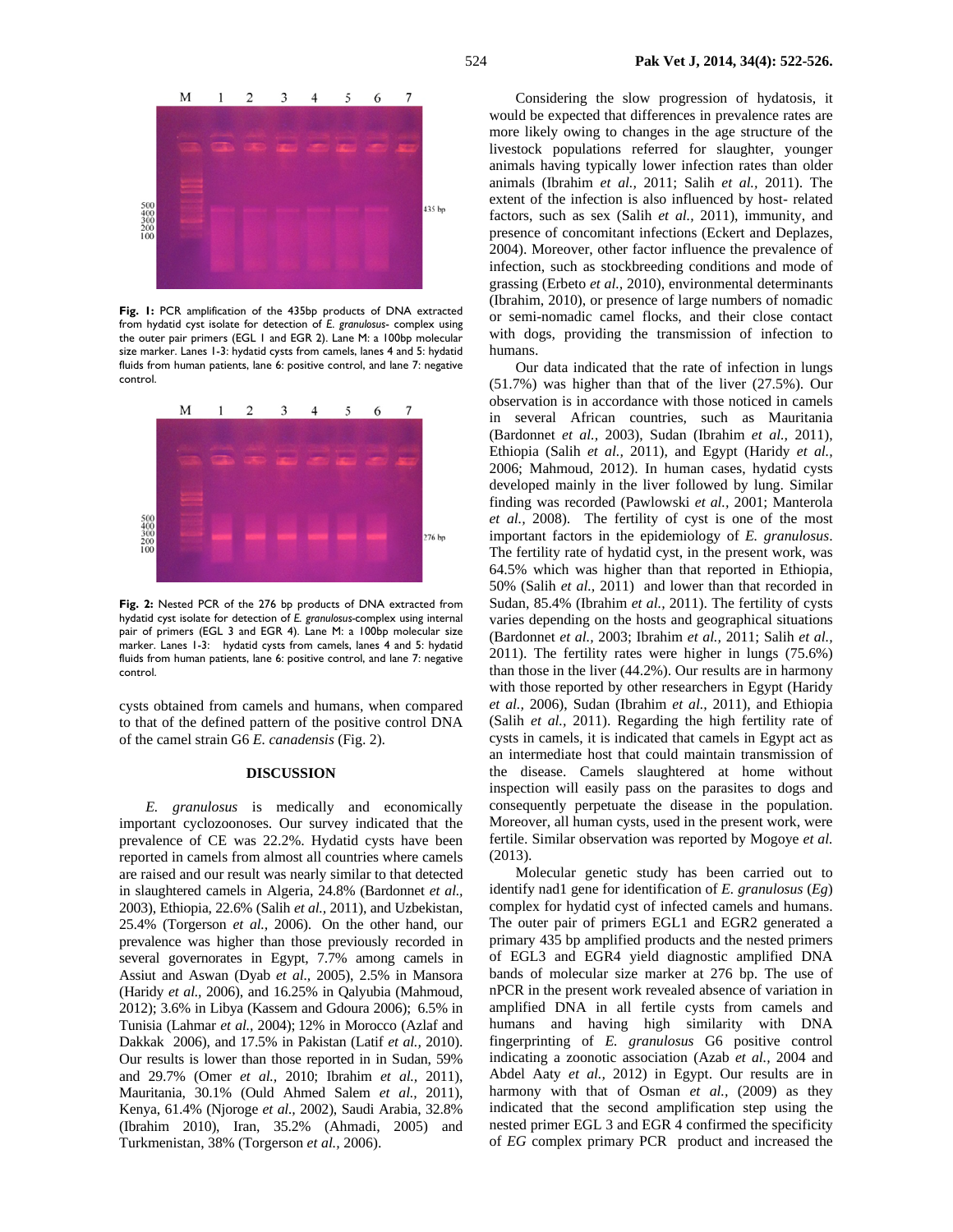sensitivity of the PCR based assay at least 100 folds. In Egypt, previous molecular representation of human and animal *E*. *granulosus* was studied through RAPD-PCR (Azab *et al.,* 2004), semi nested PCR, and PCR-RFL (Abdel Aaty *et al.,* 2012; Tawfeek *et al.,* 2009). Consequently, this study is the first work used nested PCR in diagnosis of *E. granulosis* in Egypt, to the best of our knowledge.

**Conclusion:** All examined fertile cysts, in the present study, from camels and humans yield diagnostic amplified DNA fingerprinting of the mitochondrial marker nad1 gene of the *E. granulosus* species. From a public health and veterinary standpoints, our finding about hydatosis leading to great economic concerns in Egypt and an integrated approach for controlling CE should fulfill actions accommodated to improve public health education and controlling home-slaughter habits, meat inspection services, appropriate disposal of infected viscera and dead animals, dog management, such as treatment and elimination of stray dogs. Consequently, application of standardized recording and reporting systems for livestock CE is highly crucial in Egypt.

**Further studies:** Further studies are needed to recognize new molecular investigations at the intra-specific level, as well as viability/infectivity studies in infected intermediate hosts. Such studies could help to elucidate the host range and transmission patterns that sustain CE in a given region. More research is required to determine genotypes of *E. granulosus* in humans and animals in Egypt. Further evaluation of the current situation, especially in dogs, humans, and livestock will improve our understanding on the epidemiology of the disease in Egypt and provide the background for the design of costefficient control strategies.

**Acknowledgment:** The authors are very grateful to Dr. Ehab M. Abdel- Fattah, Senior consultant of General and Oncology Surgery, Benha Insurance hospital) for providing us with human hydatid fluids and Prof. Dr. Hanan Fahmy (Biotechnology Department, Animal Health Research Institute for her help in PCR procedure.

#### **REFERENCES**

- Abdel Aaty HE, DM Abdel-Hameed, YH Alam-Eldin, SF El-Shenawy, HA Aminou, SS Makled and SK Darweesh, 2012. Molecular genotyping of *Echinococcus granulosus* in animal and human isolates from Egypt. Acta Trop, 121: 125-128.
- Abushhewa MH, MH Abushhiwa, MJ Nolan, AR Jex, BE Campbell, A Jabbar and RB Gasser, 2010. Genetic classification of *Echinococcus granulosus* cysts from humans, cattle and camels in Libya using mutation scanning-based analysis of mitochondrial loci. Mol Cell Probes, 24: 346-351.
- Ahmadi NA, 2005. Hydatidosis in camels (*Camelus dromedarius*) and their potential role in the epidemiology of *Echinococcus granulosus* in Iran. J Helminthol, 79: 119-125.
- Azab ME, SA Bishara, H Helmy, NM Oteifa, LM El-Hoseiny, RM Ramzy and MA Ahmed, 2004. Molecular characterization of Egyptian human and animal *Echinococcus granulosus* isolates by RAPD- PCR technique. J Egypt Soc Parasitol, 34: 83-96.
- Azlaf R and A Dakkak, 2006. Epidemiological study of the cystic echinococcosis in Morocco. Vet Parasitol, 137: 83-93.
- Bardonnet K, MC Benchikh-Elfegoun, JM Bart, S Harraga, N Hannache, S Haddad, H Dumon, DA Vuitton and R Piarroux, 2003. Cystic echinococcosis in Algeria: cattle act as reservoirs of a sheep strain

and may contribute to human contamination. Vet Parasitol, 116: 35-44.

- Bart JM, M Abdukader, YL Zhang, RY Lin, YH Wang, M Nakao, A Ito, PS Craig, R Piarroux, DA Vuitton and H Wen, 2006. Genotyping of human cystic echinococcosis in Xinjiang, PR China. Parasitology, 133: 571-579.
- Bowles | and DP McManus, 1993. NADH dehydrogenase | gene sequences compared for species and strains of the genus *Echinococcus.* Int J Parasitol, 23, 969-972.
- Dyab KA, R Hassanein, AA Hussein, SE Metwally and HM Gaad, 2005. Hydatidosis among man and animals in Assiut and Aswan Governorates. J Egypt Soc Parasitol, 35: 157-166.
- Eckert J and P Deplazes, 2004. Biological, epidemiological, and clinical aspects of echinococcosis, a zoonosis of increasing concern. Clinic Microbiol Reviews*,* 17: 107-135.
- Erbeto K, G Zewde and B Kumsa, 2010. Hydatidosis of sheep and goats slaughtered at Addis Ababa Abattoir: prevalence and risk factors. Trop Anim Health Prod, 42: 803-805.
- Haridy FM, BB Ibrahim, AM Elshazly, SE Awad, DM Sultan, GT El-Sherbini and TA Morsy, 2006. Hydatidosis granulosus in Egyptian slaughtered animals in the years 2000-2005. J Egypt Soc Parasitol*,*  36: 1087-1100.
- Hui W, M Batur, X Du, S Ma, J Ma and B Jia, 2013. Early antibody, cytokine and chemokine responses during *Echinococcus granulosus*  infection in Kazakh sheep with cystic echinococcosis resistance haplotype. Pak Vet J, 33: 205-208.
- Ibrahim K, R Thomas, K Peter and RA Omer, 2011. A molecular survey on cystic echinococcosis in Sinnar area, Blue Nile state (Sudan). Chinese Med J (Engl), 124: 2829-2833.
- Ibrahim MM, 2010. Study of cystic echinococcosis in slaughtered animals in Al Baha region, Saudi Arabia: interaction between some biotic and abiotic factors. Acta Trop, 113: 26-33.
- Kassem HH and NK Gdoura, 2006. Hydatidosis in camel (*Camelus dromedarius*) slaughtered at Sirt abattoir, Libya. J Egypt Soc Parasitol*,* 36: 1-10.
- Lahmar S, H Debbek, LH Zhang, DP McManus, A Souissi, S Chelly and PR Torgerson, 2004. Transmission dynamics of the *Echinococcus granulosus* sheep-dog strain (G1 genotype) in camels in Tunisia. Vet Parasitol, 121: 151-156.
- Latif AA, A Tanveer, A Maqbool, N Siddiqi, M Kyaw-Tanner and RJ Traub, 2010. Morphological and molecular characterisation of *Echinococcus granulosus* in livestock and humans in Punjab, Pakistan. Vet Parasitol, 170: 44-49.
- M'Rad S, D Filisetti, M Oudni, M Mekki, M Belguith, A Nouri, T Sayadi, S Lahmar, E Candolfi, R Azaiez, H Mezhoud and H Babba, 2005. Molecular evidence of ovine (G1) and camel (G6) strains of *Echinococcus granulosus* in Tunisia and putative role of cattle in human contamination. Vet Parasitol, 129: 267-272.
- Mahmoud SM, 2012. Study of some zoonotic parasites in slaughtered animals abattoirs in Kalyobia province. MVSc Fac Vet Med, Benha Univ, Egypt.
- Manterola C, F Benavente, A Melo, M Vial and JC Roa, 2008. Description of *Echinococcus granulosus* genotypes in human hydatidosis in a region of southern Chile. Parasitol Int, 57: 342- 346.
- McManus DP, W Zhang, J Li and PB Bartley, 2003. Echinococcosis. Lancet, 362: 1295-1304.
- Mogoye BK, CN Menezes, ML Wong, S Stacey, D von Delft, K Wahlers, M Wassermann, T Romig, P Kern, MP Grobusch and J Frean, 2013. First insights into species and genotypes of Echinococcus in South Africa. Vet Parasitol, 196: 427-432.
- Moro P and PM Schantz, 2009. Echinococcosis: a review. Int J Infec Dis, 13: 125-133.
- Naseri-Moghddam S, A Abrishami, A Taefi and R Malekzadeh, 2011. Percutaneous needle aspiration injection and re-aspiration with or without benzimidazole coverage for uncomplicated hepatic hydatid cysts. Cochrane Database, Syst Rev, pp: CD003623.
- Njoroge EM, PM Mbithi, JM Gathuma, TM Wachira, PB Gathura, JK Magambo and E Zeyhle, 2002. A study of cystic echinococcosis in slaughter animals in three selected areas of northern Turkana, Kenya. Vet Parasitol, 104: 85-91.
- Omer RA, A Dinkle, T Romig, U Mackenstedt, AA Elnahas, IE Aradaib, ME Ahmed, KH Elmalik and A Adam, 2010. Molecular survey of cystic echinococcosis in Sudan. Vet Parasitol, 169: 340-346.
- Osman AM, IE Aradaib, AK Ashmaig and AA Gameel, 2009. Detection and differentiation of *Echinococcus granulosus*- complex using a simple PCR-based assay. Int | Trop Med, 4: 21-26.